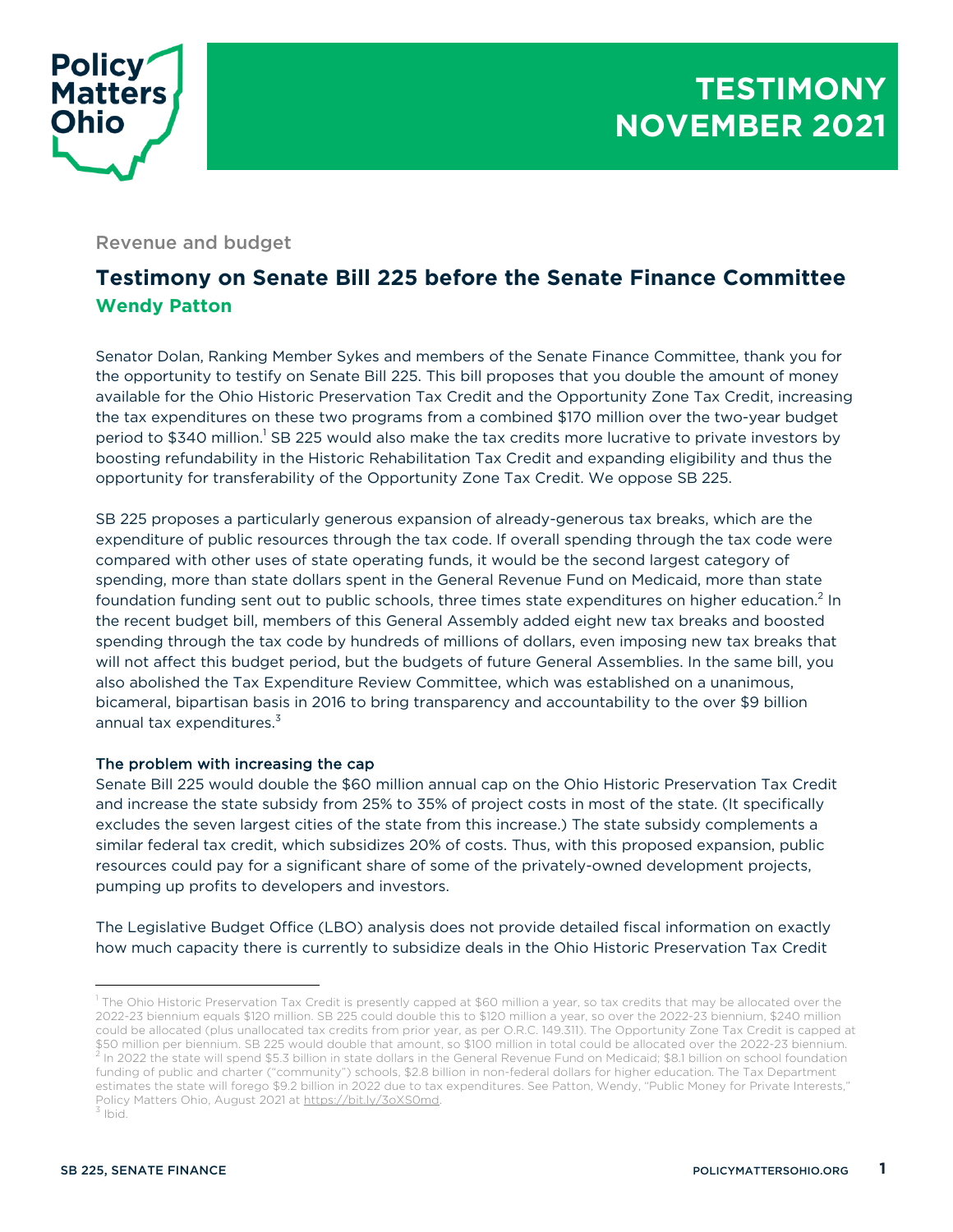(HPTC) in 2022 and 2023. It specifies that "Continuing law limits the Director to awarding no more than \$60 million in rehabilitation tax credit certificates per fiscal year, plus any unallocated credits from previous fiscal years." However, the analysis provides no further information on existing, unallocated credits that can affect the amount of subsidy available in a given year.

In years that the \$60 million cap is not reached, remaining funds can be used in future rounds. Funds from projects that are cancelled or excess, unused project funds may also be reallocated in future rounds. In addition, accounting for the annual use of the cap was affected by the "catalytic tax credit," a variation on the standard tax credit that could go up to \$25 million (eliminated in 2017). The publicly available information on tax incentive awards, formerly on the website of the Ohio Department of Development and now existing in DataOhio,<sup>4</sup> accounts for the full catalytic tax credit in the year of the award, but the Department's Office of Communications informs us that accounting for this type of tax credit award was stretched out over up to five subsequent years.<sup>5</sup> These variations make it difficult to understand demand for and use of the \$60 million cap.

This is further complicated because the public information on the tax incentive database is not consistent. Funds awarded to cancelled projects are zeroed out in 2007 through 2013, but after that, awards for cancelled projects – and their awards - remain on the books. Over \$32 million in awards are not dated. The figure below shows annual HPTC awards listed in the Department of Development's tax incentive database, net of all cancelled projects in all years.



## Figure 1

*Source: Policy Matters Ohio, based on data from the Ohio Department of Development Tax Incentive Database at https://data.ohio.gov/wps/portal/gov/data/view/department-of-development-tax-incentives. Impact of the catalytic cap for very*  large projects, ended in 2017, is shown in year in which it was awarded; actual allocation of that award to the capped amount in *subsequent years is not revealed in the public database). Awards to cancelled projects are not included. \$312 million in undated awards is not included.*

## Excess subsidy from cancelled or unawarded capacity from earlier years may be available throughout 2022 and 2023. Constraints on capacity may linger from the 2017 award of two catalytic credits. An

<sup>4</sup> Department of Development tax incentive database, DataOhio at https://data.ohio.gov/wps/portal/gov/data/view/departmentof-development-tax-incentives<br><sup>5</sup> E-mailed information from Megan Nagy, Ohio Department of Development Office of Communications, to Wendy Patton, Policy

Matters Ohio, October 14, 2021.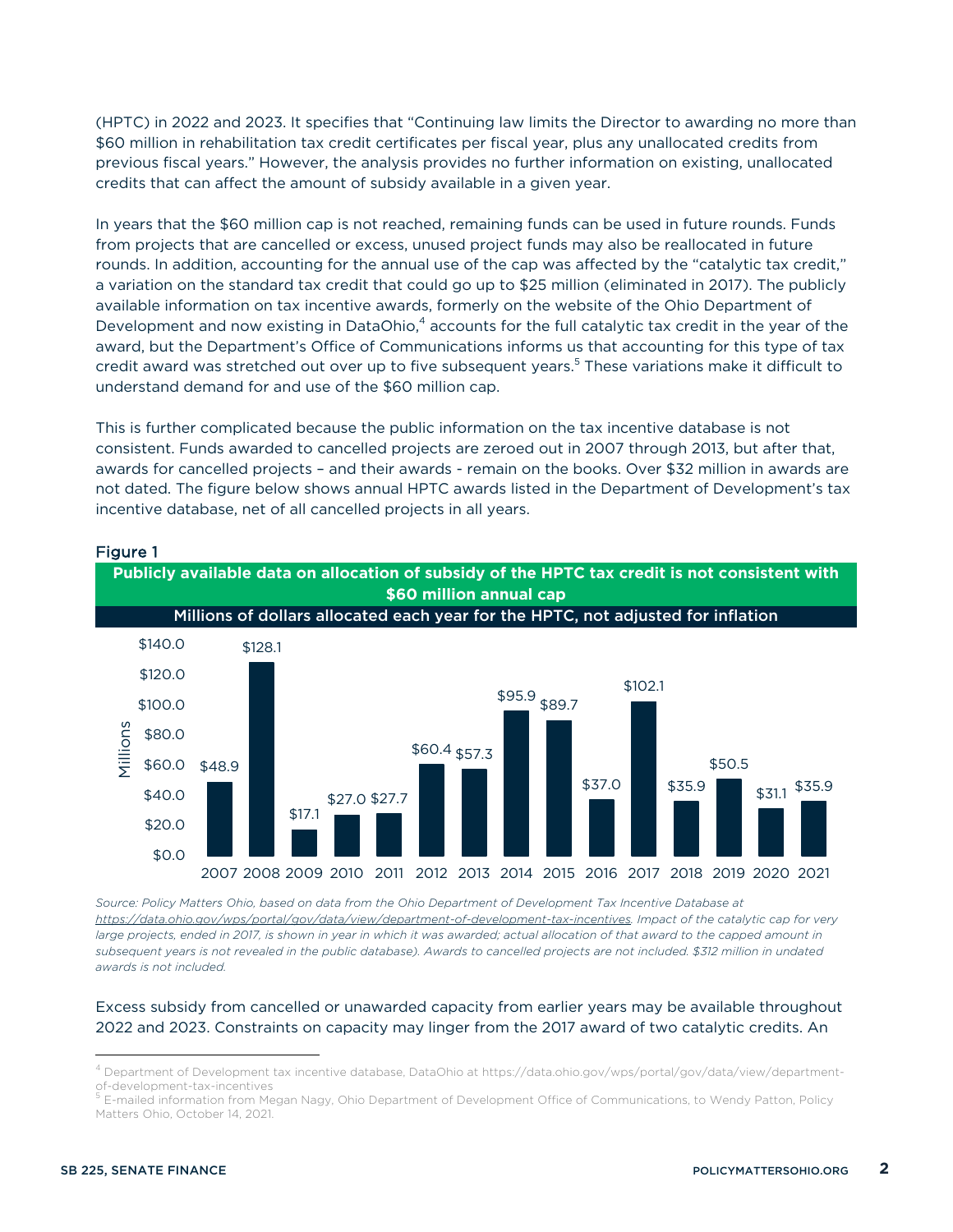official of the Ohio Department of Development's Office of Communications told us that there will be \$37 million available for the first funding round this fiscal year.<sup>6</sup> How much is likely to be available in the subsequent three rounds of the budget cycle? More information is needed before you double the subsidy in this tax break.

#### An unfair increase in refundability

SB 225 also doubles the maximum individual Ohio Historic Preservation Tax Credit from \$5 million to \$10 million and allows a *full* refund of any tax credit amount that exceeds tax liability, up to \$10 million in a single year. Current law limits the refund to \$3 million and allows any balance to be carried forward as a credit against liability for up to five years.

When Policy Matters Ohio advocates for refundability of the Earned Income Tax Credit, we are frequently asked what that means. Refundability means when the value of a tax credit exceeds the tax liability, the excess value of the credit flows back to the taxpayer through a check from the state. While Ohio denies refundability to low-income working families who are eligible for the Earned Income Tax Credit, this bill would increase by millions of dollars refundability for investors in these private development projects.

#### Sweetening the Opportunity Zone Tax Credit

The "Opportunity Zone" economic development initiative, created as part of federal tax cut legislation in 2017, has a name that sounds generous and philanthropic, but it hasn't turned out that way. Writing in The New York Times, David Wessel said this about the program in a recent column: "A capital-gains tax break sold as a way to induce the wealthy to invest in poor neighborhoods, opportunity zones appear to be providing more opportunity for the wealthy to cut their tax bills than to the people who live in designated zones..."<sup>7</sup>

SB 225 proposes that the state Opportunity Zone Tax Credit, which complements the federal opportunity zone tax credit, be expanded by doubling the size of the Ohio program from \$50 million over a two-year budget period to \$100 million over the 2022-23 biennium. It would also expand eligibility from Ohio investors with state tax liability to any investor, including those who have no state liability, who can then sell or transfer that tax credit to other entities who wish to lower their Ohio state tax liability.

The state Opportunity Zone Tax Credit is transferable under current law. This means an investor can sell the value of the state tax break to another entity who may have no relation to the project whatsoever, but who wants to reduce their Ohio tax bill. The transfer of the tax break is "leaky": Value leaks out in payments to brokers in the transferrable tax credit market, as well as insurers and attorneys involved in the transaction.<sup>8</sup> The purchaser and ultimate beneficiary of the tax credit likely has no relation to the development project but wants to pay less Ohio taxes. In 2008, then-Tax Commissioner Rich Levin testified on transferable tax credits proposed under House Bill 196 of the 127th General Assembly: "The tax credits are being used to offset tax liabilities in Ohio that ... have nothing to do with film production, the industry this proposal seeks to incentivize." <sup>9</sup>

 $6$  E-mailed communication from Megan Nagy, Ohio Department of Development Office of Communications, to Wendy Patton, 10/21/2021.

<sup>&</sup>lt;sup>7</sup> David Wessel, "The Rich Have Found Another Way to Pay Less Tax," New York Times, 10/10/21 at <u>https://nyti.ms/3IzqUXc</u>.<br><sup>8</sup> See Patton, Wendy, "Testimony on SB 39 before the House Economic and Workforce Development Com

Ohio, October 30, 2019, at <u>https://bit.ly/3lBNKXG</u>.<br><sup>9</sup> Testimony of Tax Commissioner Rich Levin on House Bill 196 to the House Ways and Means Committee, November 19, 2008.